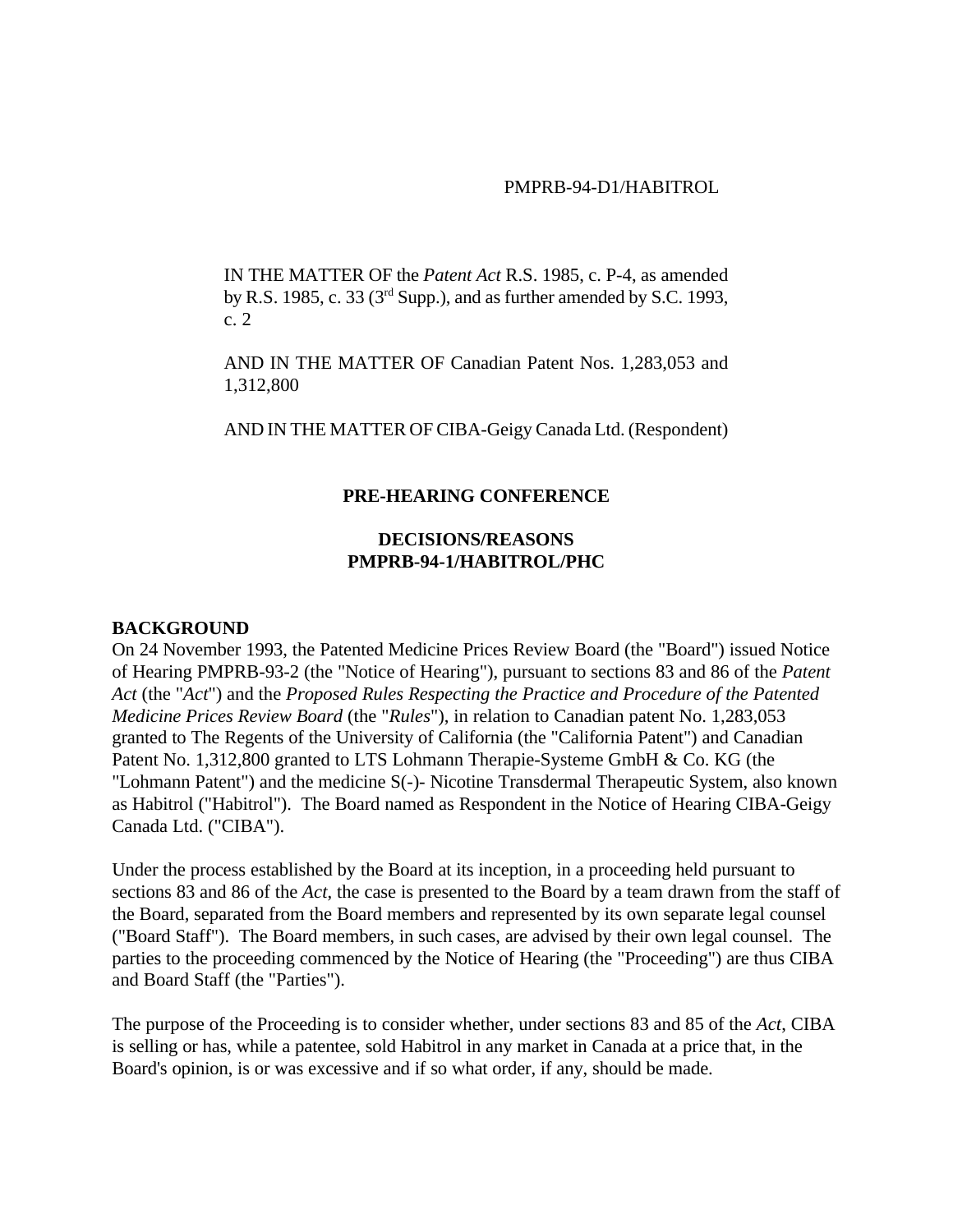The Notice of Hearing scheduled a pre-hearing conference for 18 January 1994 (the "Pre-Hearing Conference") and a hearing for 2 March 1994. Following the pre-hearing conference, the hearing was re-scheduled to commence on 24 May 1994 (the "Hearing"). The Pre-Hearing Conference was to determine, among other things, whether, pursuant to subsection 86(1) of the *Act*, the Hearing, or any part thereof, should be held in private; applications for leave to intervene in the Proceeding; requests for confidential status for information and documents filed in the Proceeding; requests for disclosure and production of information and documents; motions respecting interlocutory matters; and requests respecting the conduct of the Proceeding.

CIBA made a request for particulars on 2 December 1993 which was answered by Board Staff on 7 December 1993. CIBA filed a response to the Notice of Hearing on 13 December 1993 (the "Response") and a pre-hearing memorandum on 10 January 1994 ("CIBA's Pre-Hearing Memorandum") and Board Staff filed a Notice of Motion on 10 January 1994 (the "Notice of Motion") and a pre-hearing memorandum on 10 January 1994 ("Board Staff's Pre-Hearing Memorandum"). No statutory party indicated any intention to appear and make representations to the Board with respect to the matter being heard. Neither did the Board receive any application for leave to intervene.

This document sets out the Board's determinations on the matters raised during the Pre-Hearing Conference.

# **I. INTRODUCTION**

The issues considered at the Pre-Hearing Conference were:

- A. The question raised by CIBA in the Response and in CIBA's Pre-Hearing Memorandum whether Habitrol is an invention pertaining to a medicine and whether, therefore, the Board has any jurisdiction in the matter which is the subject of the Proceeding, which question CIBA requested be heard and determined by the Board in advance of the Hearing.
- B. A request by CIBA that certain parts of the Hearing be held in private.
- C. A request by CIBA that certain documents and information filed as supporting documents in the Proceeding not be made available to the public.
- D. Requests by the Parties for the disclosure and production of information.
- E. Procedural matters with respect to the conduct of the Proceeding.

Each issue will be addressed below.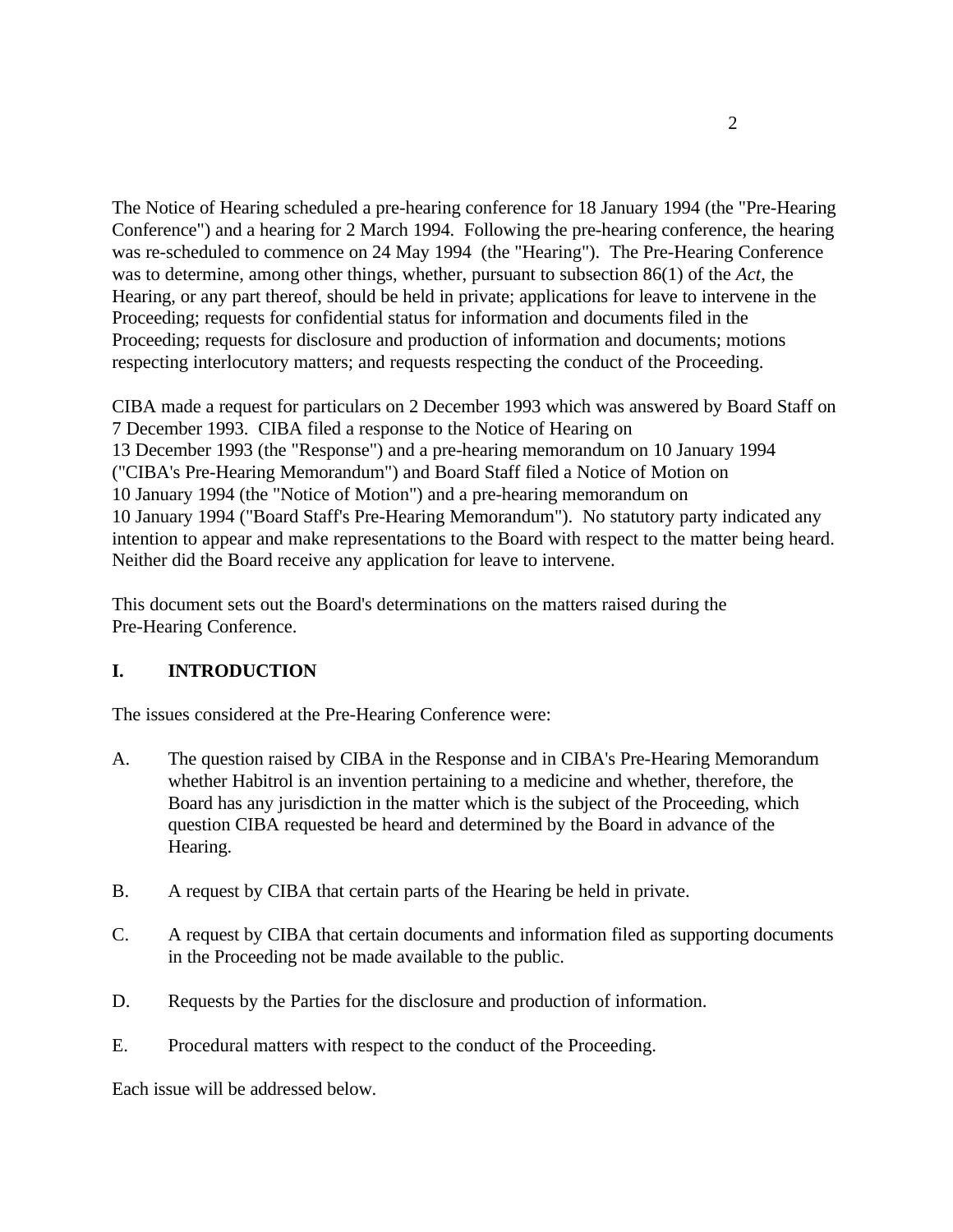At the Pre-Hearing Conference, submissions were made by both CIBA and Board Staff regarding the Board's nature and function when it initiates a proceeding under the *Act* to determine a question of excessive pricing, and the procedural requirements that flow from them in the conduct of such a proceeding. Such submissions were made specifically in relation to the determination of issues involving requests for confidentiality and requests for disclosure and production. The Board considers it appropriate to state its position on these issues generally before setting out its specific determinations on the matters before it.

### Confidentiality and Production

Subsection 83(6) of the *Act* requires that, before the Board makes an order regarding excessive pricing, it provide a patentee or former patentee with a reasonable opportunity to be heard. Subsection 86(1) of the *Act* requires that a hearing under section 83 be held in public unless the Board is satisfied that specific, direct and substantial harm would be caused to the person to whom the hearing relates by the disclosure of information or documents at a public hearing. The relevant provisions of the *Act* are as follows:

- 83(6) Before the Board makes an order under this section, it shall provide the patentee or former patentee with a reasonable opportunity to be heard.
- 86(1) A hearing under section 83 shall be held in public unless the Board is satisfied on representations made by the person to whom the hearing relates that specific, direct and substantial harm would be caused to the person by the disclosure of information or documents at a public hearing, in which case the hearing or any part thereof may, at the discretion of the Board, be held in private.

#### **The Submissions of CIBA**

In its Pre-Hearing Memorandum and at the Pre-Hearing Conference, CIBA requested confidential status for a number of categories of documents and an order to the effect that all portions of the Hearing which deal with them or the information they contain be conducted in private, on the ground that it would suffer specific, direct and substantial harm if such documents were made available to the public.

In support of its requests for disclosure and production, CIBA claimed to be entitled to every piece of information that the Board and Board Staff have in their possession or control that bears in any way on the issues in the Proceeding, whenever obtained and whether or not imparted to the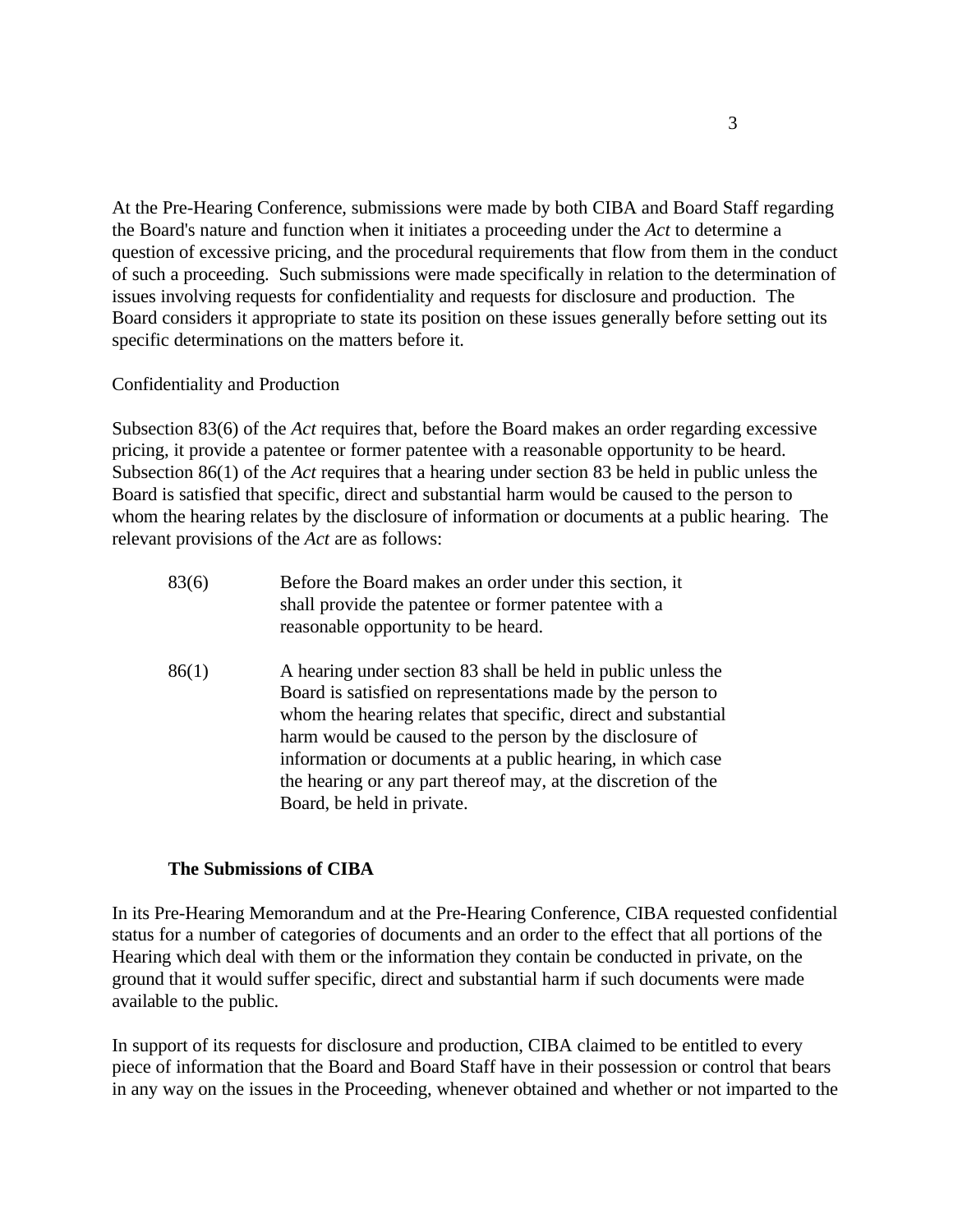Board, and whether or not Board Staff is intending to rely on it at the Hearing. CIBA thus requested the production of, among other things, any notes, opinions, memoranda or other documentation of a technical, scientific or legal nature in the possession of the Board or Board staff on any issue relating to Habitrol or any comparative medicine, or the pricing of Habitrol; documents, including notes, relating to discussions with the Human Drug Advisory Panel of the Board ("HDAP"), as well as all documents in the possession of the HDAP, and any Board staff document used to brief Board members, including any notes or memoranda prepared by Board members in connection with such briefings.

The yardstick relied on by CIBA for determining its right to disclosure and production is entitlement to "the fruits of the investigation" of Board Staff into the pricing of Habitrol. This standard was used by the Supreme Court of Canada in R. v. Stinchcombe, [1991] 3 S.C.R. 326 ("Stinchcombe"), a case decided in the context of a criminal proceeding. In Stinchcombe, the Crown was ordered to disclose and produce to the accused the content of the statements obtained in interviews conducted by a police officer after a preliminary inquiry and before a trial, and during the course of a trial, whether or not the Crown intended to introduce them as part of its evidence or to call the witness.

CIBA also referred the Board to Ontario Human Rights Commission v. Jeffry House et al (Court File No. 520/93) 8 October 1993 ("House"), an unreported judgment of the Ontario Divisional Court involving a refusal by that Commission to provide to the respondents in the case the statement and identity of any witness interviewed by the Commission or its agents whom the Commission did not propose to call but whose statements might reasonably aid such respondents in answering the Commission's case. CIBA referred the Board as well to cases where the courts have found Stinchcombe to be instructive when considering the duty of disclosure in the context of administrative tribunals.

## **The Submissions of Board Staff**

Board Staff submitted that, as an administrative tribunal, the Board has a specialized mandate under the *Act*, which it characterized as economic, to monitor and review the pricing of patented medicines and to assess whether a particular patented medicine is sold in Canada at an excessive price and, if so, to order correctives. Board Staff was of the further view that, in the discharge of that mandate, the Board does not adjudicate individual rights, as do civil and criminal courts and other specialized administrative tribunals such as, for example, a human rights tribunal. It argued that, as a specialized tribunal which only occasionally holds a hearing, the Board should not assume the trappings of a court.

Based on this categorization of the Board, Board Staff argued that a person against whom an order is proposed under sections 83 and 85 of the *Act* is not entitled, in the context of a public hearing held by the Board into the matter, to the full panoply of procedural rights guaranteed by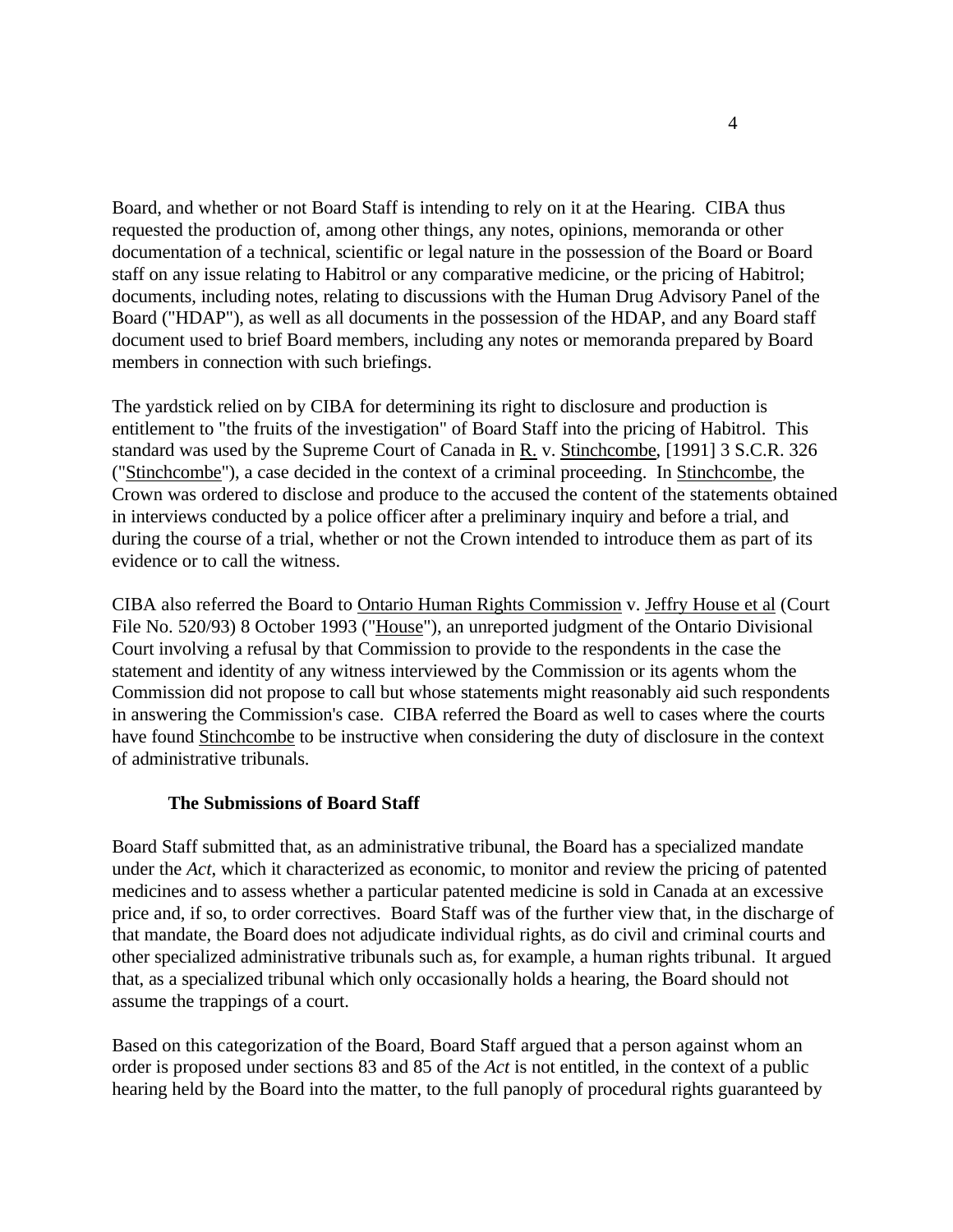applicable rules of procedure and related jurisprudence in a criminal or civil context. Neither is such a person entitled, Board Staff argued, to the same level of procedural rights as may be applicable in a proceeding before a quasi-judicial tribunal which adjudicates individual rights.

Board Staff considered that its view of the level of rights to which CIBA is entitled in the Proceeding is bolstered by the fact that subsection 97(1) of the *Act* requires that all proceedings before the Board be dealt with as informally and expeditiously as the circumstances and considerations of fairness permit. It relied on that subsection to argue that the standard intended to govern procedural requirements in a hearing held by the Board is fairness, that is, enough disclosure and production to give a fair opportunity to a respondent to respond to the case against it before the Board.

Board Staff also argued that, in matters of disclosure and production, the Board has to take into consideration its dual role as an administrative tribunal, first as an ongoing monitoring body with a continuing mandate, assisted in that role by staff and, secondly as a decision-maker when an unresolved issue of excessive pricing goes to a hearing. In the view of Board Staff, the Board must weigh in the balance, when ordering disclosure in the context of a hearing, its responsibility to ensure the effective discharge of its continuing mandate. Board Staff argued that the effective role of staff in advising the Board on an ongoing basis in the furtherance of its policy objectives under its empowering statute requires the fostering of a climate where objective, candid and complete reporting and advice is provided to the Board, untrammelled by the prospect that such reporting and advice at any particular point in the development of a matter may later be disclosed in an eventual hearing.

## **The Board's View**

In the Board's view, in considering its function in the context of a hearing and the procedural rights it must afford parties to a hearing, the Board must be informed primarily by the statutory requirements of its empowering statute. Pursuant to subsections 83(6) and 86(1) of the *Act*, the Board may not make any order under section 83 without the person against whom an order is proposed to be made being given a reasonable opportunity to be heard, and without the hearing being conducted in public, except in limited circumstances. The Board considers that, in making any order granting confidential status to information which forms part of a hearing, and in adopting a standard for disclosure and production, it must be guided by these express statutory pre-conditions to the making of an order under section 83 of the *Act*.

The Board must therefore ensure that, subject to satisfying any safeguard set out in the applicable statute, any hearing it holds is held in public and there is sufficient information on the public record of a hearing to provide to any member of the public as full an understanding as possible regarding what is at stake at any point in the proceeding, and how an eventual decision was made.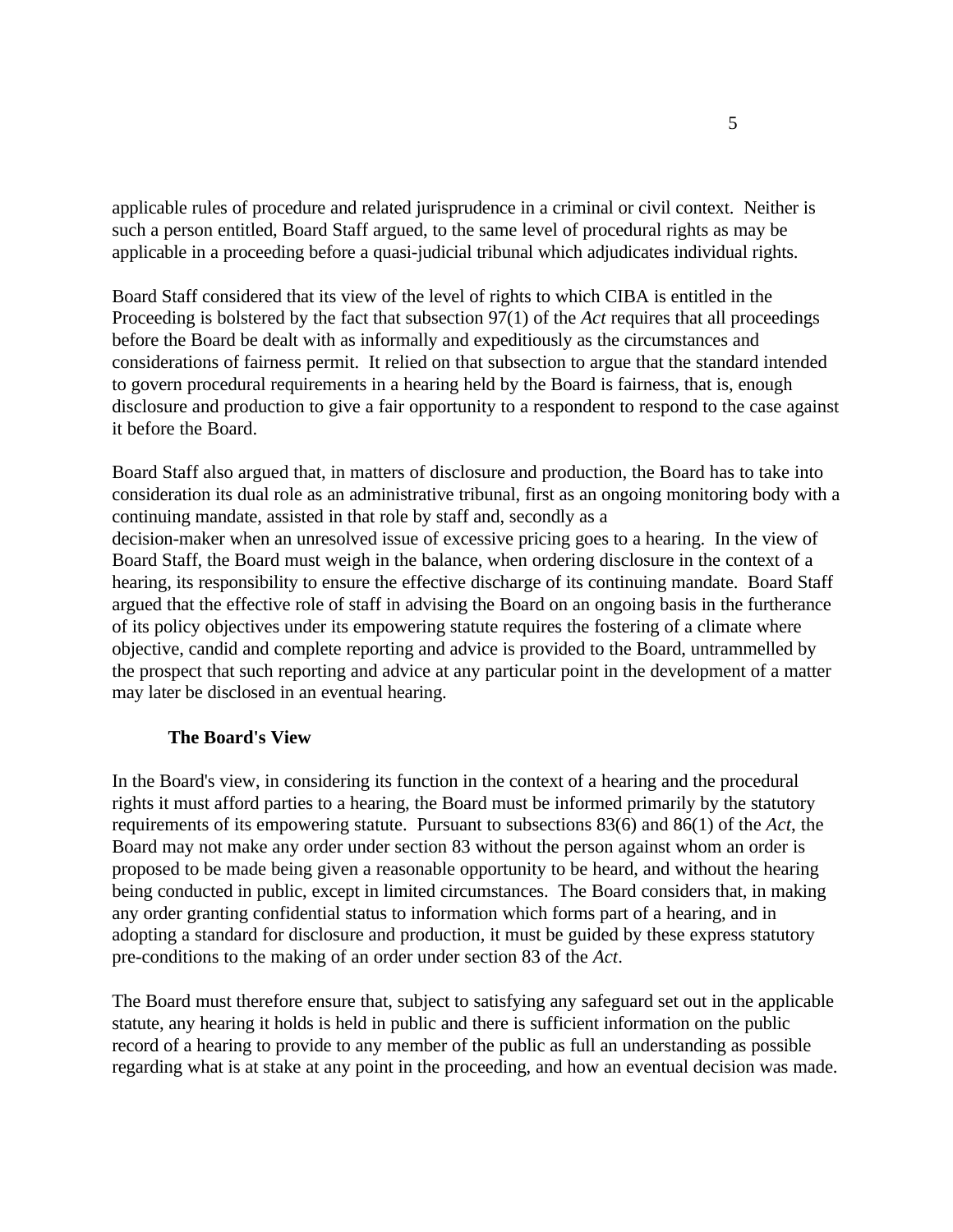Case law abounds on the subject of the steps needed to satisfy the express statutory requirement that a party be given a reasonable opportunity to be heard. The courts, including those which decided Stinchcombe and House, have generally acknowledged that the degree of disclosure required to meet the duty of natural justice or of fairness depends on the particular circumstances of each case, including the subject matter and the nature of the inquiry, the rules under which the tribunal is acting and, last but not least, the seriousness of the consequences of the inquiry for the respondent.

In the Board's view, in a hearing before it, the party to whom the hearing relates must be provided with a level of disclosure and production which ensures that the party is fully informed of the case to be made against it. Further, the procedure followed must provide the party to whom the hearing relates a reasonable opportunity to meet that case by bringing forward its own position and by correcting or contradicting any statement or evidence related to the case which is prejudicial to its position.

It is the Board's view that, in matters of the disclosure and production of information and documents in the context of a public hearing, the Board must balance its duty to give every opportunity to a respondent to be heard against its responsibility to ensure that its orders do not have the effect of limiting its ability to discharge its responsibilities in the public interest on an ongoing basis. In order to discharge such responsibilities, the Board must be confident that it is getting candid, complete and objective advice from its staff. This is particularly the case in respect of the preliminary views it receives as to whether there is sufficient evidence to justify calling a hearing into a matter. This balancing need not in any way affect the Board's duty in law to make its decisions on the basis of the evidence placed and tested before it during a hearing.

# **II. THE ISSUES**

# **A. Consideration of the issue whether Habitrol is an invention pertaining to a medicine**

Although the issue of whether Habitrol is an invention pertaining to a medicine was raised by CIBA in both its Response and its Pre-Hearing Memorandum, no notice of motion to have the issue determined had yet been filed by CIBA at the Pre-Hearing Conference. The Board heard the Parties at the Pre-Hearing Conference on whether the hearing of this issue should be postponed and directed, at the Pre-Hearing Conference, that the matter be dealt with as follows:

- 1. CIBA may file with the Board and serve on all parties to the Proceeding a notice of motion with respect to this issue no later than 28 January 1994, in accordance with the *Rules*, except as provided herein.
- 2. Board Staff may file with the Board and serve on all parties to the Proceeding a response in writing no later than 7 February 1994.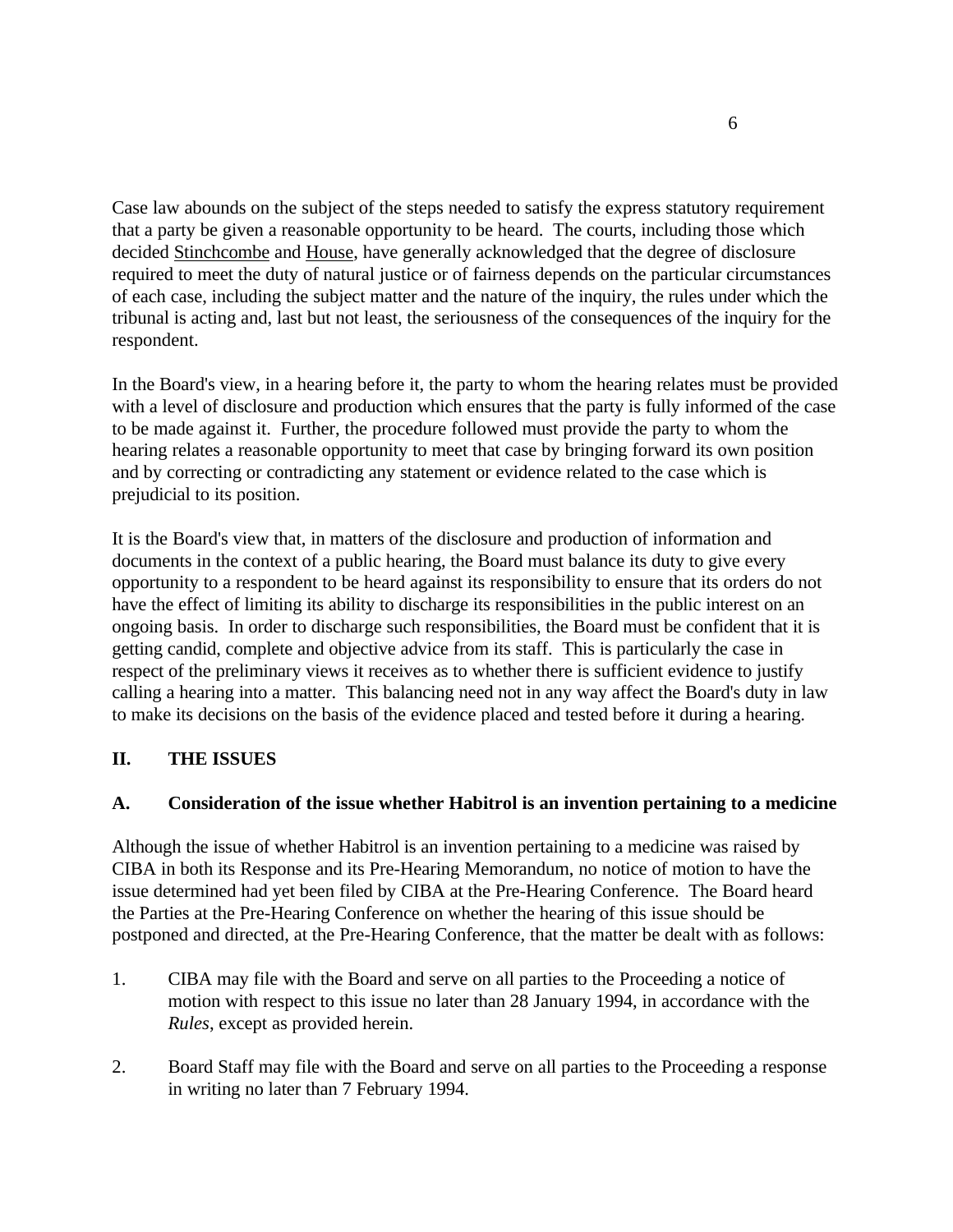- 3. CIBA may file with the Board and serve on all other parties to the Proceeding a reply in writing no later than 14 February 1994.
- 4. Oral argument by both Parties on the motion filed will be heard as the first item on the agenda at the Hearing. The notice of motion, response and reply may be filed with the Board and served on all parties to the Proceeding by facsimile transmission or by courier.

## **B. Whether any part of the Hearing should be held in private**

In light of the view of the Board expressed above regarding its mandate under subsection 86(1) of the *Act*, the Board's decisions on the information to which confidential status will be granted under section C. below, and the fact that the Board is not satisfied on the basis of the information and documents before it at this time that specific, direct and substantial harm would be caused to CIBA if the Hearing were to be held in public, the Board denies CIBA's request that certain parts of the Hearing be held in private.

The Board notes that the Parties agreed that the Hearing should be held in public to the maximum extent possible and offered to cooperate in working out how to handle any part of the Hearing that may involve information or documents to which the Board has accorded confidential status.

# **C. Requests for Confidentiality**

CIBA requested that certain categories of documents, and specifically the documents listed in Schedule "B" to CIBA's Pre-Hearing Memorandum, not be made publicly available. The Board notes that the documents listed in Schedule "B" generally correspond to the documents found on the list of supporting documents, at pages 22 and 23 of the Notice of Hearing (the "List").

Dealing generally with the request, the Board is of the view first, that confidential status for documents should be granted on a document-by-document basis, and not by categories of documents. Secondly, in light of subsection 86(1) of the *Act*, the Board considers that, with a few exceptions, the documents listed in Schedule "B" of CIBA's Pre-Hearing Memorandum should be disclosed on the public record.

The Board agrees with the concerns expressed by CIBA that disclosure of sales data, by province, by market and by class of customers, filed on a privileged basis pursuant to the *Patented Medicines Regulations*, could cause specific, direct, and substantial harm to CIBA by providing valuable information and assistance to its competitors regarding its position and strategies in the market place. Moreover, the Board considers that such disaggregated information is not necessary for the determination of the issues in the Hearing. The Board has therefore decided not to make such information publicly available.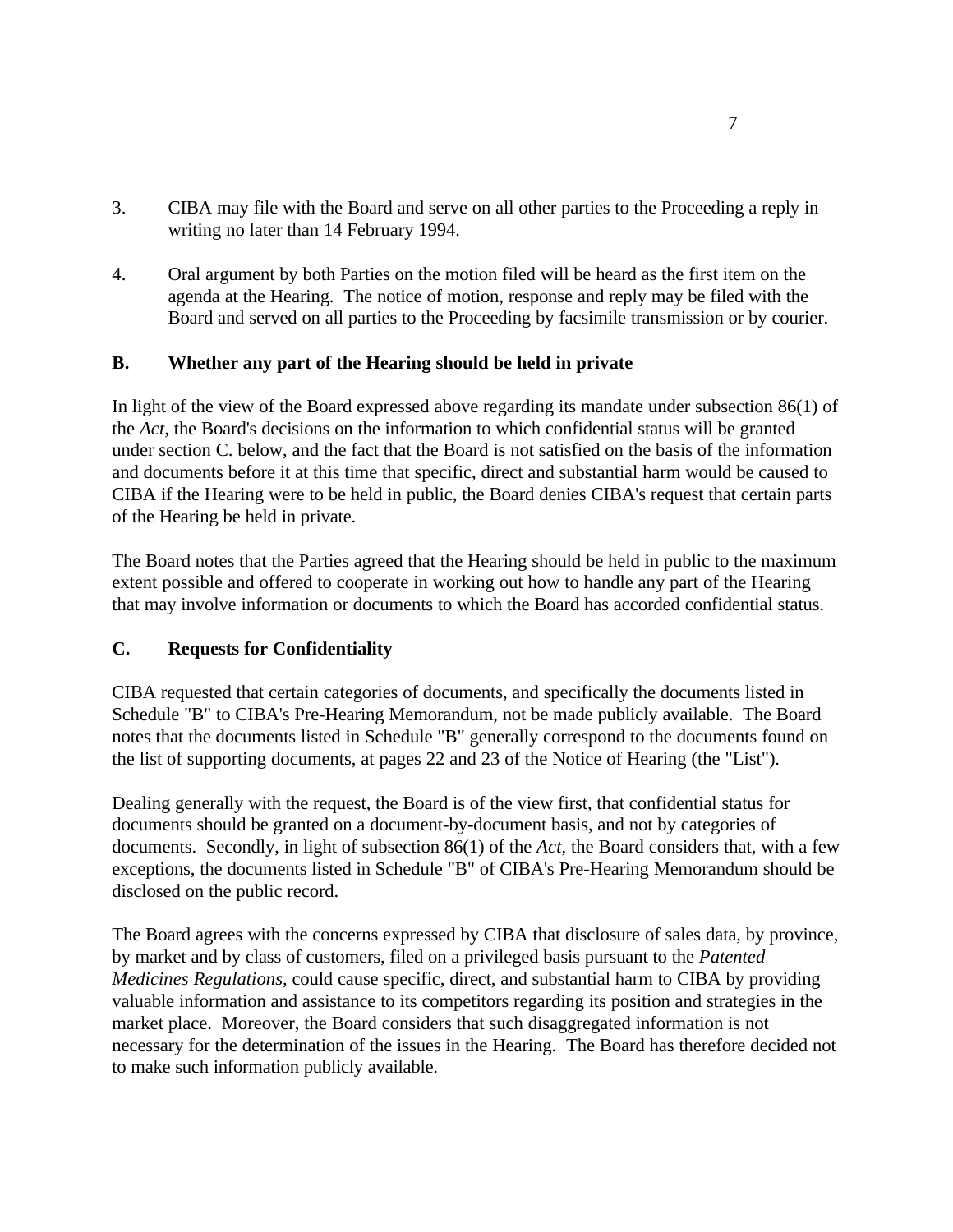Neither will the Board make publicly available the legal opinion from Sim, Hughes, Dimock dated 29 January 1993, found at No. 15 of the List, and received in response to a letter from Laura Reinhard, dated 26 January 1993, found at No. 12 of the List, asking for written confirmation whether any of the five Canadian patents listed in the letter, or any other Canadian patent, pertains to Habitrol. The legal opinion deals with three Canadian patents which are not at issue in the Proceeding. As agreed by the Parties at the Pre-Hearing Conference, at the end of the covering letter from CIBA dated 3 February 1993, found at No. 15 of the List, to which the legal opinion was attached, will be added a paragraph to the effect that a legal opinion was forwarded to the Board by CIBA concerning three patents which are not in issue in the Proceeding.

The Board has also decided not to make publicly available the details of any proposed voluntary compliance undertaking discussed in the context of the matters before the Board in the Proceeding, in accordance with its practice, as set out in its "Compliance and Enforcement Policy". The Board will therefore not make publicly available the attachments to the Board's letter to CIBA dated 17 June 1993, found at No. 19 of the List.

The Board notes that the letter from CIBA to Laura Reinhard, dated 24 September 1993, was not included in the List.

In summary, it is the Board's decision that all documents on the List, as well as Tables 1, 2, 3, 4A, 4B and 4C, which constitute pages 10 to 15 of the Notice of Hearing, will be placed on the public record, with the exception of parts of Nos. 14, 15 and 19 of the List, as noted above.

The Board notes that both CIBA and Board Staff have access to all information and documents in respect of which confidentiality has been claimed and that, consequently, neither Party before the Board in the Proceeding has been precluded from access to any document on the ground of its confidentiality.

## **D. Requests for Disclosure and Production**

## 1. Board Staff

In the Notice of Motion, Board Staff requested an order requiring the filing by CIBA of information and documentation relating to any communication or agreement between CIBA or an affiliated company and the University of California with respect to the California Patent and the sale of Habitrol in Canada; a copy of any legal opinion to the effect that the California Patent does not pertain to Habitrol if CIBA intends to rely upon this ground to deny the Board's jurisdiction; a copy of any agreement between CIBA and Lohmann or of any other document evidencing how Lohmann was and is being compensated for the use of the Lohmann Patent by CIBA; and copies of all documentation relevant to the dedication of the Lohmann Patent to the public, including advice as to whether Lohmann continued to receive any compensation from CIBA in relation to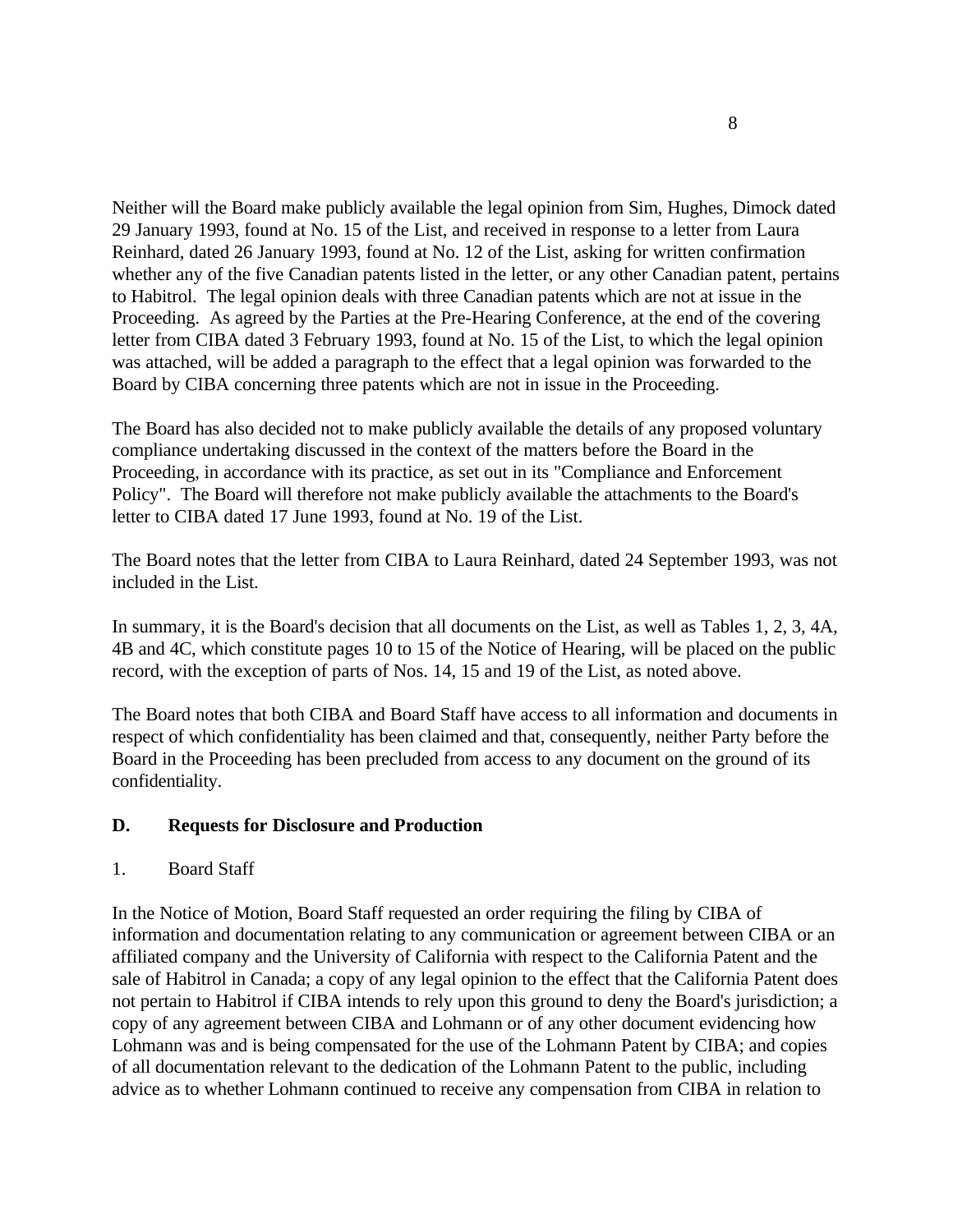the Lohmann Patent after the dedication.

### 2. CIBA

In its Pre-Hearing Memorandum, CIBA requested an order requiring the Board and Board Staff to provide to CIBA a list of all documents relating to any matter in issue in the Proceeding that they may have in their possession, control or power and, specifically, the documents described in Schedule "A" to CIBA's Pre-Hearing Memorandum. Schedule "A" consists of broad categories of documents, including notes relating to all communications between CIBA personnel and the Board and/or Board staff, Board and/or staff documents used to brief Board members and notes prepared by Board members in connection with any such briefings, Board and/or Board staff documents and notes relating to discussions with the members of the HDAP concerning the categorization of Habitrol and dosage equivalences with other nicotine products, Board and/or Board staff documentation and opinions and notes relating to conversations or interviews with any third party concerning legal, scientific, technical, pricing or other issues relating to Habitrol and its pricing, and all documents, including notes relating to conversations and written exchanges with the University of California, Lohmann and any of their representatives concerning patent and licensing matters relating to Habitrol.

For the reasons set out in the Introduction, particularly at pages 8, 9 and 10, and in light of the procedure proposed for the conduct of the Proceeding, such as the pre-filing of the outline of the evidence to be adduced at the Hearing, the Board denies CIBA's request for an order for the disclosure and production of all categories of documents set out in Schedule "A", except for the request for disclosure and production of information relating to the California and Lohmann patents as they may relate to Habitrol and CIBA. In the Board's view, all information relating to matters surrounding the status of those patents in Canada, and the relationship between CIBA and Lohmann and/or its affiliates, as well as the relationship between CIBA and the University of California, is central to the matters in issue in the Proceeding and should be disclosed and produced.

On the other hand, the other documents set out in Schedule "A" contain information internal to the Board that is, at most, preliminary to the matters in issue in the Proceeding. The withholding of such information would not, in the opinion of the Board, compromise the ability of CIBA to meet the case against it. The disclosure of such information would, in the opinion of the Board, adversely affect the Board's ongoing ability to discharge its mandate in the public interest.

The Board therefore orders as follows:

(a) That CIBA file and serve on all other parties to the Proceeding, on or before 11 March 1994, the terms of supply, conditions of sales, financial compensation or any contractual arrangement and the particulars of any discussion, negotiation, understanding,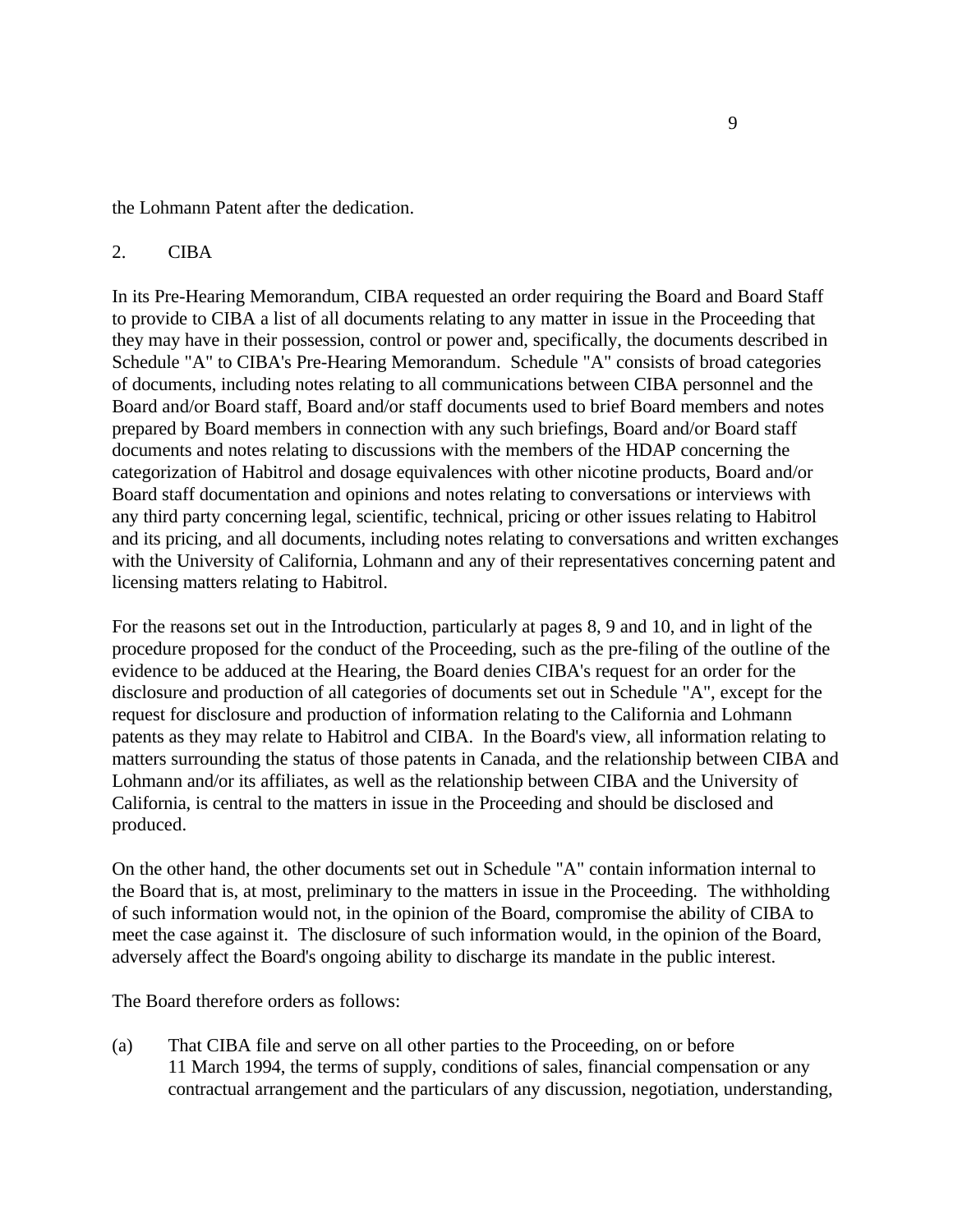undertaking, agreement or other communication, oral or written, between CIBA, CIBA personnel, CIBA's parent or an affiliate of CIBA and

- (i) the University of California or personnel or representatives of the University of California with respect to the California Patent or the sale of Habitrol in Canada;
- (ii) Lohmann, Lohmann personnel, Lohmann's parent or any affiliate of Lohmann with respect to the Lohmann Patent, including its dedication to the public, or the sale of Habitrol in Canada; and
- (iii) any other party with respect to either the California Patent or the Lohmann Patent or the sale of Habitrol in Canada.
- (b) That Board Staff file and serve on all other parties to the Proceeding, on or before 11 March 1994, all documents, including notes and particulars of conversations and written exchanges between Board Staff or Board personnel and
	- (i) the University of California or personnel or representatives of the University of California with respect to the California Patent or the sale of Habitrol in Canada;
	- (ii) Lohmann, Lohmann personnel, Lohmann's parent or any affiliate of Lohmann with respect to the Lohmann Patent, including its dedication to the public, or the sale of Habitrol in Canada; and
	- (iii) any other party with respect to either the California Patent or Lohmann Patent, or the sale of Habitrol in Canada.

The Board expects that any request for confidentiality with respect to any information or document disclosed or produced will be made, document by document, at the time of filing.

# **E. Procedural Matters with Respect to the Conduct of the Proceeding**

In Board Staff's Pre-Hearing Memorandum, Board Staff requested that the Board order:

- 1. that the Parties pre-file an outline of the evidence of each (non-expert) witness they intend to call at the Hearing, as well as copies of all documents to be relied on by the Parties, on a date prescribed by the Board;
- 2. that any Party requiring formal proof of any document produced by the other advise the other party in writing of such requirement, on a date prescribed by the Board; and
- 3. that the Parties be entitled to file, by a date fixed by the Board, written interrogatories requesting further information from each other prior to the commencement of the Hearing.